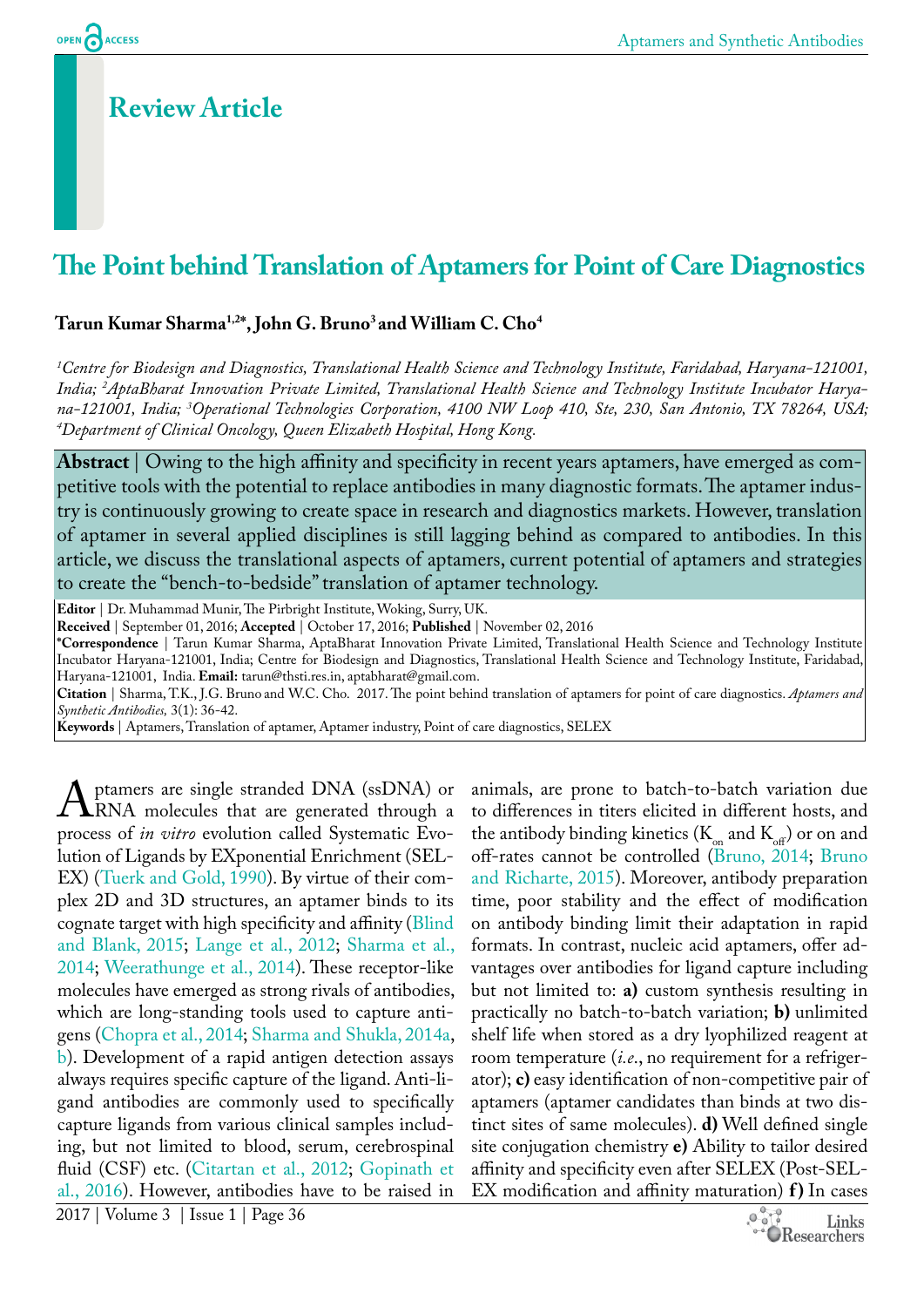where antigens (Ag) are present as a part of immunocomplex (Ag complex with Antibody) an aptamer can be an ideal diagnostic reagent for antigen detection because being a synthetic reagent no such antibody is present against these aptamers and **g)** Due to well established synthesis protocol and ease in synthesis aptamers are cost effective diagnostic reagents and an estimated cost of aptamer is under US\$2,000/g and less than a cent per test ([Blind and Blank, 2015;](#page-4-0) [Kedzierski et al., 2013;](#page-6-4) [Ozer et al., 2014](#page-6-5)). Aptamers have recently celebrated 25<sup>th</sup> anniversary of their discovery and since inception aptamers have offered a great opportunity to be explored in various areas of science and technology including, but not limited to, diagnostics, imaging, drug delivery, therapeutics, biosensing, environmental monitoring and analytical applications ([Gopinath et al., 2016](#page-5-1)). Moreover, due to the ability to bind their targets tightly and specifically various aptamers have been utilized in immunoassays and other related diagnostic formats ([Gopinath et al.,](#page-5-1) [2016](#page-5-1)).

The advent of point-of-care diagnostics (POCD) has spurred a great interest among researchers, clinicians and health care providers due to the increased speed of diagnostics without compromising the diagnostic quality and accuracy that can be provided at a lower price ([Pai et al., 2012;](#page-6-6) [Xiang and Lu, 2012](#page-6-7)). Innovation in rapid POCD tests creates several next generation assays that can analyze blood sugar levels, metabolites and can determine pregnancy within a few minutes using appropriate body fluids ([Gopinath et](#page-5-1) [al., 2016](#page-5-1); [Pai et al., 2012](#page-6-6); [Xiang and Lu, 2012](#page-6-7)). Similarly, on-site contamination of water with microbes or metal ions can easily be detected. This allows the rapid communication of results followed by necessary therapeutic interventions on the very first clinical encounter. [Pai et al. \(2012\)](#page-6-6) suggested that the speed of a POC test followed by communication of results to the clinicians are the two most critical parameters that govern the success of a POC test. Though an ideal POC test may follow the "ASSURED" criteria: affordable, sensitive, specific, user friendly, robust, and deliverable and perform outside the laboratory but even if a diagnostic test is not following one or more of such criteria but delivering the results and communicating the information in a single day, then also that particular test must be recognized as a POC test as it is fulfilling the diagnostic need ([Pai et al., 2012](#page-6-6)). Therefore, any test homogenous (mix and read, no immobilization and washing are required) or heterogeneous (immobilization and washing are required) that can be completed within a day and disseminate the result to the clinician on same day can be regarded as a POC test and may include lateral flow, Fluorescence Resonance Energy Transfer (FRET) and non-FRET assays, Enzyme-Linked Immunosorbent Assay (ELI-SA) or Aptamer-Linked Immunosorbent Assay (ALISA), Apta-PCR (aptamer-mediated polymerase chain reaction), aptamer-mediated electrochemical and nanoparticles based assays. Fortunately, aptamers work well in all of the aforementioned and related formats and have the ability to compete against antibodies very strongly with the potential to replace antibodies in all possible point-of-care formats and it is evident by a large number of published reports where detection of diseases associated protein biomarkers and small molecules are demonstrated using aptamers but unfortunately a clear translation from research to product is somehow missing ([Bruno, 2009, 2012c](#page-5-2), [2014,](#page-5-2) [2015;](#page-5-2) [Chen and Yang, 2015](#page-5-0)). We herein discuss potential strategies that may enhance "bench to bedside" or "research to product" translation.

#### **Potential of Aptamers and Aptamer Industry**

The market potential of aptamer is continuously growing in various applications including but not limited to diagnostics, bio-sensing, biomarker discovery, drug discovery therapeutics and research tool development. We also believe that the diagnostic ability of nucleic acid aptamers is not yet explored to its fullest. The possible reason could be the huge investment and thus commitment of diagnostic companies for the production of antibodies (poly or mono-clonal) followed by their reluctant and ignorant behaviour towards aptamers and the advantages they offer ([Baird, 2010\)](#page-4-0). Moreover, even research laboratories hesitate to replace antibodies with aptamers despite knowing their advantages probably due to fear of trying new technology and replacement of their optimized protocols with newer one or may be due to anxiety of spending time on optimization ([Baird, 2010](#page-4-0)). If we compare the translation aspect of aptamers with that of monoclonal antibodies (mAb), it becomes clear that mAbs also took almost 4 decades to reach real translation [\(Bruno, 2015\)](#page-5-2). Though in terms of translation aptamers seem to be lagging behind antibodies. However, some serious efforts made by aptamer companies cannot be ignored. Approximately 50 aptamer companies are actively engaged in aptamer research with prime focus on at least

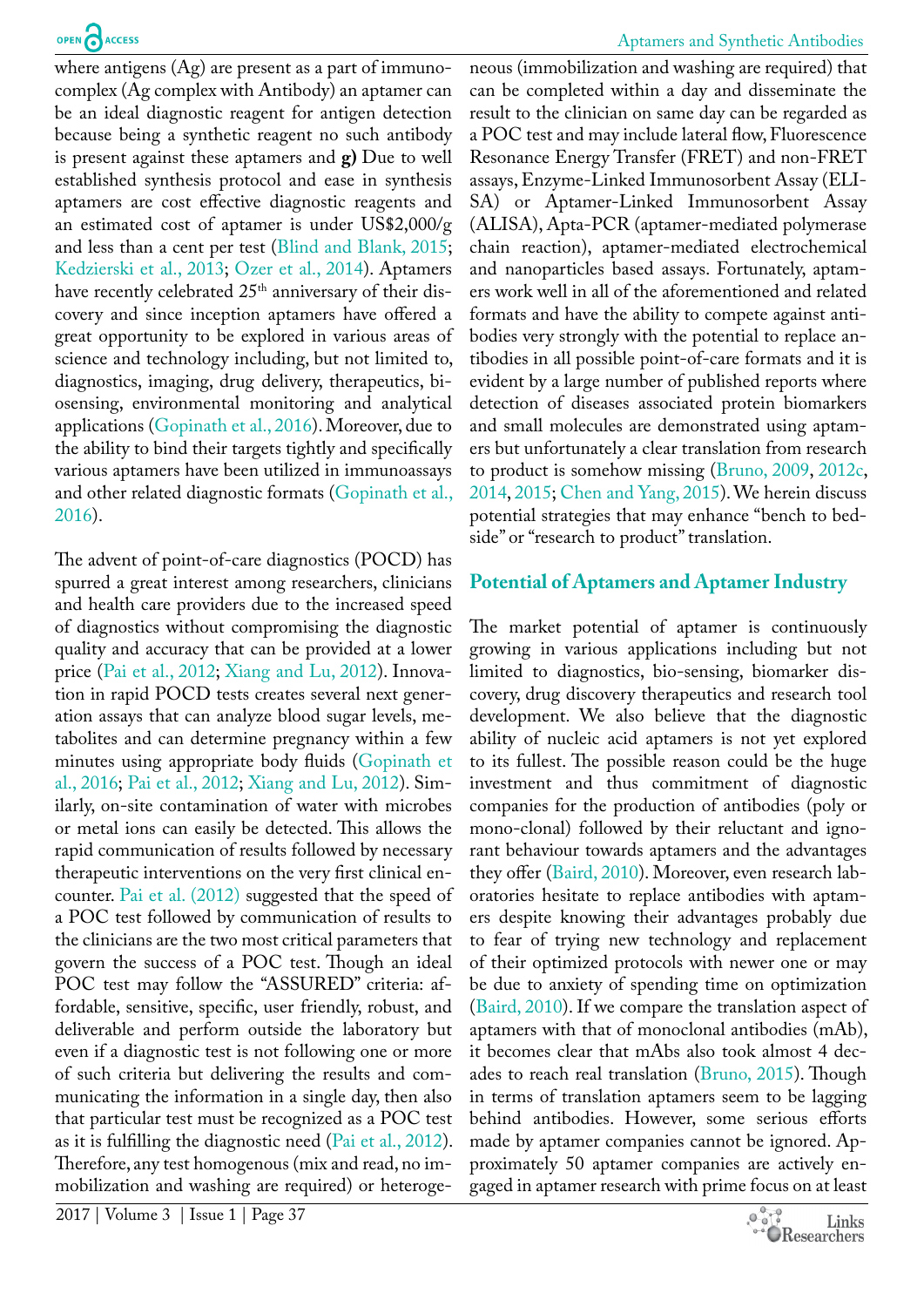# OPEN CACCESS

<span id="page-2-0"></span>**Table 1:** *List of aptamer companies and their country of location*

| S.N.           | Company                        | Country of<br>location |
|----------------|--------------------------------|------------------------|
| 1              | AptaBharat Innovation          | India                  |
| $\overline{2}$ | Aptahem                        | Sweden                 |
| 3              | AptaBiosciences                | Singapore & UK         |
| 4              | Apta Biotherapeutics           | South Korea            |
| 5              | <b>Aptamer Sciences</b>        | South Korea            |
| 6              | Apta Targets                   | Spain                  |
| 7              | AptusBiotech                   | Spain                  |
| 8              | AptaIT                         | Germany                |
| 9              | AuramerBio                     | Newzeland              |
| 10             | Apterna                        | UK                     |
| 11             | <b>Aptamer Group</b>           | UK                     |
| 12             | amsBio                         | UK                     |
| 13             | <b>ATDBio</b>                  | <b>UK</b>              |
| 14             | Aptadx                         | UK                     |
| 15             | <b>Aptamer Solutions</b>       | UK                     |
| 16             | <b>AstraZeneca</b>             | UK                     |
| 17             | AMBiotech                      | <b>USA</b>             |
| 18             | Aptitude Medical               | <b>USA</b>             |
| 19             | Aptagen                        | <b>USA</b>             |
| 20             | Aptamatrix                     | <b>USA</b>             |
| 21             | Alpha Diagnostic International | <b>USA</b>             |
| 22             | Avacta                         | <b>USA</b>             |
| 23             | Archemix                       | <b>USA</b>             |
| 24             | Altermune                      | <b>USA</b>             |
| 25             | <b>BBI</b> Group               | UK                     |
| 26             | BasePair Technologies          | <b>USA</b>             |
| 27             | CD genomics                    | <b>USA</b>             |
| 28             | <b>Firefly Bioworks</b>        | <b>USA</b>             |
| 29             | Ice9Biotechnologies            | <b>USA</b>             |
| 30             | Izon Science                   | UK                     |
| 31             | Iba Gmbh                       | Germany                |
| 32             | LFB Biotech                    | France                 |
| 33             | LC Science                     | <b>USA</b>             |
| 34             | Novaptech                      | France                 |
| 35             | Neoventure Biotech.            | Canada                 |
| 36             | Nal von Minden                 | Germany                |
| 37             | Ophthotech                     | <b>USA</b>             |
| 38             | <b>OTC</b> Biotech             | <b>USA</b>             |
| 39             | Oak Biosciences                | <b>USA</b>             |
| 40             | NOXXON Pharma Ag               | Germany                |
| 41             | <b>Piculet Biosciences</b>     | Netherland             |
| 42             | Pure biologics                 | Poland                 |
| 43             | Ribomic                        | Japan                  |
| 44             | Somalogic                      | <b>USA</b>             |

| 45 | Tobira Therapeutics | USA        |
|----|---------------------|------------|
| 46 | Tocris Bioscience   | USA        |
| 47 | Trilink Biotech     | <b>USA</b> |
| 48 | Vivonics            | <b>USA</b> |
| 49 | Vivonics            | USA        |
| 50 | Veraptus            | China      |
|    |                     |            |

Aptamers and Synthetic Antibodies

one of the following areas: diagnostics, therapeutics, and development of novel technologies for various applications. Though developed countries are leading the field in terms of aptamer industry, developing countries including Asian subcontinent (India, China and South Korea) are also swiftly contributing to the growth of aptamer industry. A comprehensive list of various aptamer companies and their location is tabulated in [Table 1](#page-2-0). Among these aptamer companies many of them have been established in the last 5-6 years, some major players include, but are not limited to, NeoVentures Biotechnologies (Canada), OTC Biotech (USA), Base Pair Biotechnologies (USA), Aptagen (USA), Aptamer Sciences (Pohang, Korea), the Aptamer Group (U.K.) and a few others. Neo Ventures showed great promise by developing and commercialization of their OTA-sense and Afla-sense technology, an aptamer based concentration and purification column for the detection of ochratoxin and aflatoxin respectively in corn, wheat, beer and wines [\(Penner,](#page-6-6) [2012\)](#page-6-6). Aptagen developed Apta-Beacon technology for bio-sensing. Aptamer Sciences has a range of aptamer products under their trademark including AptoCyto and a variety of aptamers against plethora of targets for flow cytometry application. The remainders of the aptamer companies are primarily focusing on development of the aptamer-based research tools such as development of aptamers as a substitute of antibodies for the detection of small molecules, proteins, transcription factors, bacterial and viral pathogens protein purification and western blot applications. The Aptamer Group recently launched their technology called Aptabind, an aptamer-based therapeutics and protein purification technology based on aptamer-mediated chromatography. Another major aptamer player called SomaLogic (USA), has developed the SOMAscan platform, an aptamer array that has capability to detect more than 1,000 proteins down to subpicogram levels in serum and other body fluids and has already identified biomarkers for various diseases such as tuberculosis, prostate cancer and more recently for idiopathic pulmonary fibrosis ([Kraemer](#page-6-4) [et al., 2011;](#page-6-4) [Nahid et al., 2014](#page-6-8); [Rohloff et al., 2014](#page-6-9)).

2017 | Volume 3 | Issue 1 | Page 38

Links **OResearchers**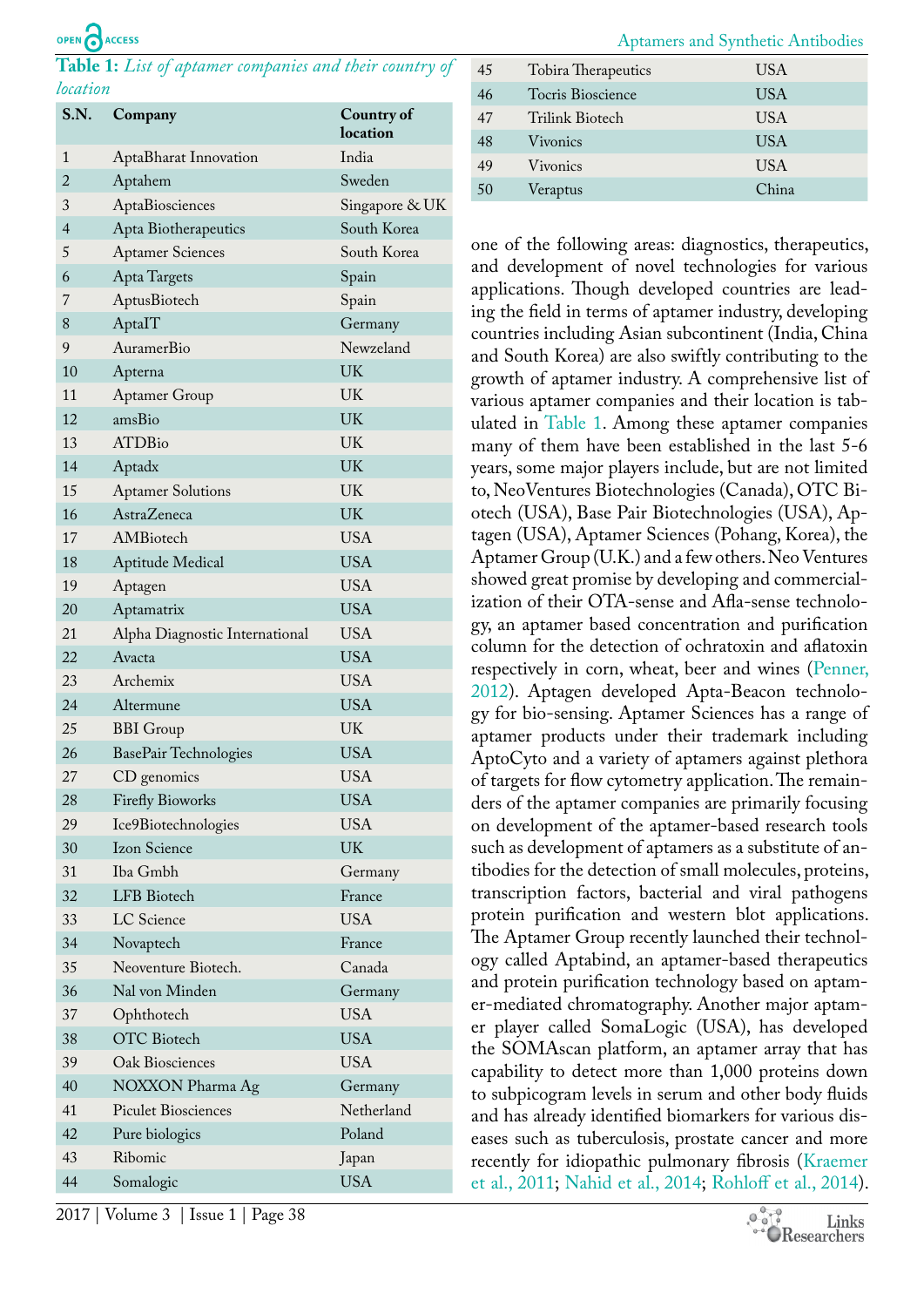This technology has paved the new way in the diagnostic arena and can be utilized to identify both novel pathogen or host associated markers for diagnostic and treatment monitoring. These aforementioned achievements are quite encouraging for the field but many more such translations are yet to come in order to swiftly lead to aptamer commercial success.

#### **Strategies to Improve the Translation of Aptamers**

In order to achieve the successful "bench to bedside" translation an aptamer must follow the 4 rules as described by [Penner \(2012\):](#page-6-6) **(1)** The developed aptamer-based product/assay must be cheaper than the existing product. However, if no such competitive test/ assay is available in the market then also the developed test must be cost effective so that the benefit to the user can be maximized. **(2)** The developed test must exhibit same level of sensitivity regardless of batch. **(3)** The test should show a high level of sensitivity so as to match the country-specific regulatory standards and **(4)** the developed test must clearly demonstrate advantages (one or more) over the existing immunoassay products. In our opinion one more rule can be added to this list as a **5th** rule: If the aptamer-based assay is integrated with an instrument then this instrument must be more portable and affordable. Apart from these rules for a successful "bench to bedside" translation of aptamer research one should clearly define the target product profile (TPP) or end user that are going to use the test at the very beginning of research which will certainly minimize labor and post-development modifications and alterations. There are five TPP that are helpful at various levels like TPP1 (home/industry), TPP2 (communities),

TPP3 (clinics), TPP4 (diagnostics labs or labs present in industry settings) and TPP5 (hospitals) [\(Den](#page-5-3)[kinger and Pai, 2012](#page-5-3); [Pai et al., 2012](#page-6-6)). Pre-defining the TPP may increase the speed of success and can help in designing a diagnostic prototype matching the end user requirements. However, as such no one has defined the TPP for aptamer research.

We herein made an attempt to define TPPs for aptamer research. Since aptamers are equally applicable for clinical diagnostics and food industry setting (quality control), Thus, we have included both diagnostics and industry application [\(Figure 1](#page-3-0)). Further, it is advisable that instead of creating a new prototype, which is quite challenging and time-consuming. If you can combine your aptamer/aptasensors with an existing routinely used well-accepted device, it will certainly enhance the speed of translation and may enable omission of various steps including the design manufacturing and validation of the prototype. One such example is the pioneering work of  $Lu$  (2011) where he and his colleague combine the sensing ability of aptamers with a routinely used Personal Glucose Monitor (PGM) device by conjugating the analyte specific aptamer with invertase, an enzyme that converts sucrose to glucose and fructose. The authors accurately detected interferon-gamma, cocaine, uranium and adenosine down to the micro (cocaine and adenosine) and nanomolar ranges ([Lu, 2011\)](#page-6-1). In another study, a colorimetric cocaine aptasensor was coupled to an android application resulting in smart phone-based bio-sensing that is again a good example of aptamer-enabled applications of daily use "gadgets" for bio-sensing ([Smith et](#page-6-2) [al., 2014](#page-6-2)).



<span id="page-3-0"></span>**Figure 1:** *Representation of Target product Profiles (TPPs) for aptamer research. The concept of TTPs is adapted from Pai et al. (2012)*

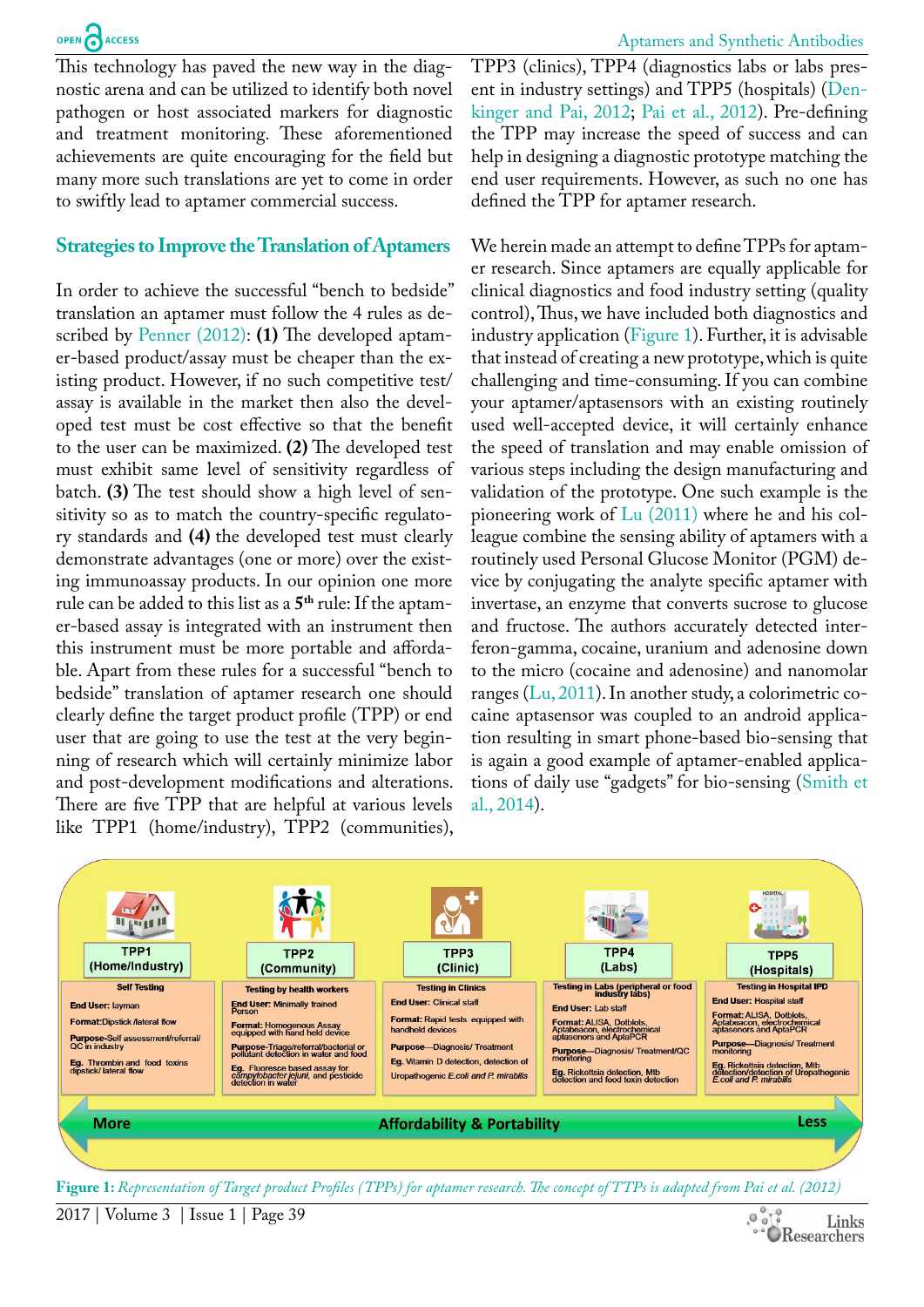The other strategy for successful translation of aptasensors includes the development of "bind and detect" homogenous assays to address the specific need where antibody cannot perform or poorly performs ([Bruno, 2009,](#page-5-2) [2012b,](#page-5-2) [2015\)](#page-5-2). Such assays can clearly demonstrate the advantage of aptamers vs. antibodies and may divert the attention of the research community towards aptamers. This FRET assay is reported by [Bruno et al. \(2011a\)](#page-5-2), [\(2011b\)](#page-5-2) an[d \(2012\)](#page-5-2) for the precise quantification of microgravity-induced urinary bone loss markers and serum vitamin D levels ([Bruno et al., 2001,](#page-5-2) [2008](#page-5-2), [2010,](#page-5-2) [2011](#page-5-2), [2012;](#page-5-2) [Ilgu et](#page-5-4)  [al., 2016](#page-5-4)). This FRET assay can be coupled to commercially available QuantiFluor<sup>TM</sup> (Promega Corp.) or any other portable fluorometer to address the diagnostic need in resource-limited settings [\(Bruno et al.,](#page-5-2)  [2011](#page-5-2), [2012\)](#page-5-2). Similarly, [Bruno et al. \(2009\)](#page-5-2) developed a novel plastic-adherent aptamer-based quantum dotbased fluorescent assay for the detection of *Campylobacter jejuni* [\(Bruno et al., 2009](#page-5-2))*.* Furthermore, the anti-stokes ability of lanthanide upconverting nanophosphors / nanoparticles (UCNPs) may be exploited in combination with aptamers to develop an affordable "bind and detect" homogenous assay for clinical application. The anti-stokes ability of these UCNPs can reduce the autofluorescence (background fluorescence) problem commonly encountered when dealing with biological fluids ([Duan et al., 2012](#page-5-3); [Fang et al.,](#page-5-5)  [2014](#page-5-5); [Wu et al., 2014\)](#page-6-3). For successful translation of technology, both researchers and entrepreneurs must focus on the development of more handy platforms like lateral flow/dip stick formats. This will certainly enhance the image of aptamers in health care sectors and make them more popular for TPP1. Researchers have already achieved a few leads in this direction, like aptamer-based lateral flow test strips for thrombin, aflatoxin, ochratoxin, cocaine, adenosine and *E.coli*  ([Chen and Yang, 2015](#page-5-0))*.* It is high time to be capitalizing on these leads to make a successful "bench to bed side" translation. In order to match the sensitivity of regulatory standards multivalent aptamer constructs may be a good idea since in several studies they have shown promising improvements in aptamer affinity and sensitivity. Also, we envision that one should test the developed aptamers in all possible formats (lateral flow, beacons, electrochemical, ALISA etc.) so as to get an appropriate platform to work for a diagnostic test.

# **Future of Aptamer-based Diagnostics**

Aptamers have the ability to perform in almost every diagnostic format including homogenous multiplex

#### Aptamers and Synthetic Antibodies

assays where antibodies may fail or poorly perform suggesting that in the future there is a fair chance to replace antibodies with aptamers in diagnostics. A PubMed search for "aptamer in diagnostic" on August 29, 2016, yielded 1477 hits, while phrase "aptamer in bio-sensing" resulting 1456 hits. These large numbers of hits seem to indicate that the field of aptamers is flourishing in the arenas of diagnostics and bio-sensing. This also suggests opportunity for capitalizing on fruitful aptamer-based diagnostic products that work exceptionally well. Moreover, based on the active engagement of several companies in aptamer development with a main focus on diagnostics and bio-sensing streams, we envision a bright future for aptamers in the diagnostic market. The ease of scale up and speed of aptamer development would certainly contribute to success of aptamer-based diagnostics. One cautionary note from our side is that one should also evaluate the stability of aptamers in diagnostic format, which would certainly build confidence in the developer and also in the end user. Also, the aptamer community should choose more clinically relevant aptamer targets so as to convert aptamer leads into acceptable and much needed products. This will certainly overcome the hesitation of lab users and clinicians generated due to entrenched antibody-based assays. Then aptamers should come up as next generation reagents in the molecular tool kit of diagnostic labs.

# **Acknowledgments**

T.K.S. wish to thank Department of Biotechnology, Govt. of India for Innovation Award.

# **Conflict of Interest**

T.K.S. owns 65% stake in AptaBharat Innovation Pvt. Ltd. India and JGB owns 8% stakes in OTC Biotechnology USA.

# **Authors' Contribution**

All authors have contributed in writing and revising the manuscript.

# **References**

- <span id="page-4-0"></span>• Baird, G.S. (2010). Where Are All the Aptamers? *Am J Clin Pathol*, 134, 529-531. [http://dx.doi.](http://dx.doi.org/10.1309/AJCPFU4CG2WGJJKS) [org/10.1309/AJCPFU4CG2WGJJKS](http://dx.doi.org/10.1309/AJCPFU4CG2WGJJKS)
- Blind, M., and Blank, M. (2015). Aptamer Selec-

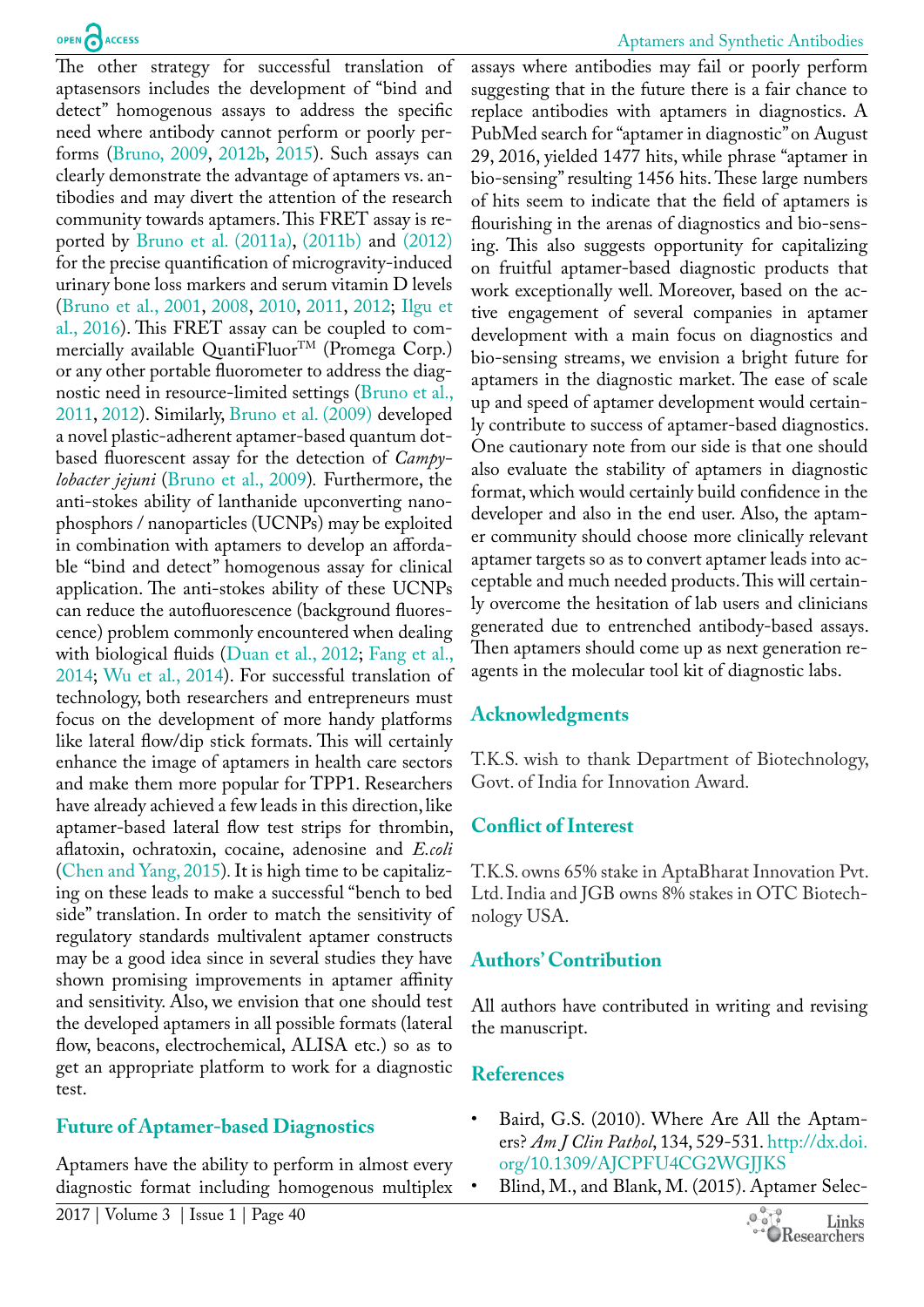# OPEN CACCESS

tion Technology and Recent Advances. *Mol Therap Nucl Acids*, 4(1), e223. [http://dx.doi.org/10.1038/](http://dx.doi.org/10.1038/mtna.2014.74) [mtna.2014.74](http://dx.doi.org/10.1038/mtna.2014.74)

- <span id="page-5-2"></span>• Bruno, J.G. (2014). Application of DNA Aptamers and Quantum Dots to Lateral Flow Test Strips for Detection of Foodborne Pathogens with Improved Sensitivity versus Colloidal Gold. Pathogens, 3(2), 341-355. [http://dx.doi.org/10.3390/](http://dx.doi.org/10.3390/pathogens3020341) [pathogens3020341](http://dx.doi.org/10.3390/pathogens3020341)
- Bruno, J.G. (2015). Predicting the Uncertain Future of Aptamer-Based Diagnostics and Therapeutics. *Molecules,* 16(20), 6866-6887. [http://dx.](http://dx.doi.org/10.3390/molecules20046866) [doi.org/10.3390/molecules20046866](http://dx.doi.org/10.3390/molecules20046866)
- Bruno, J.G., Richarte, A.M., Carrillo M.P., Edge, A. 2012b. An aptamer beacon responsive to botulinum toxins. *Biosens Bioelectron*, 31, 240-243. <http://dx.doi.org/10.1016/j.bios.2011.10.024>
- Bruno, J.G., Carrillo, M.P. (2012c). Development of aptamer beacons for rapid presumptive detection of Bacillus spores*. J Fluorescence*, 22, 915-924. <http://dx.doi.org/10.1007/s10895-011-1030-0>
- Bruno, J.G., Phillips, T., Carrillo, M.P., Crowell, R. (2009). Plastic-adherent DNA aptamer-magnetic bead and quantum dot sandwich assay for Campylobacter detection. *J Fluorescence*, 19, 427-435. <http://dx.doi.org/10.1007/s10895-008-0429-8>
- Bruno, J.G., Carrillo, M.P., Phillips, T., Andrews, C.J. (2010). A novel screening method for competitive FRET-aptamers applied to E. coli assay development. *J Fluoresc,* 20(6), 1211-1223. [http://](http://dx.doi.org/10.1007/s10895-010-0670-9) [dx.doi.org/10.1007/s10895-010-0670-9](http://dx.doi.org/10.1007/s10895-010-0670-9)
- Bruno, J.G., Carrillo, M.P., Phillips, T., Edge, A. (2012). Serum inverts and improves the fluorescence response of an aptamer beacon to various vitamin D analytes. *Luminescence,* 27(1), 51-58. <http://dx.doi.org/10.1002/bio.1324>
- Bruno, J.G., Carrillo, M.P., Phillips, T., Vail, N.K., Hanson, D. (2008). Competitive FRET-aptamer-based detection of methylphosphonic acid, a common nerve agent metabolite. *J Fluoresc,* 18(5), 867-876. [http://dx.doi.org/10.1007/s10895-008-](http://dx.doi.org/10.1007/s10895-008-0316-3) [0316-3](http://dx.doi.org/10.1007/s10895-008-0316-3)
- Bruno, J.G., Phillips, T., Carrillo, M.P., Crowell, R. (2009). Plastic-adherent DNA aptamer-magnetic bead and quantum dot sandwich assay for Campylobacter detection. *J Fluoresc,* 19(3), 427-435. <http://dx.doi.org/10.1007/s10895-008-0429-8>
- Bruno, J.G., Richarte, A. (2015). Aptamer-Quantum Dot Lateral Flow Test Strip Development for Rapid and Sensitive Detection of Pathogenic Escherichia coli via Intimin, O157- Specific LPS

and Shiga Toxin 1 Aptamers. *Curr Bionanotechnol*, 1, 80-86. [http://dx.doi.org/10.2174/2213529402](http://dx.doi.org/10.2174/2213529402999160502115500) [999160502115500](http://dx.doi.org/10.2174/2213529402999160502115500)

- Bruno, J.G., Ulvick, S.J., Uzzell, G.L., Tabb, J.S., Valdes, E.R., Batt, C.A. (2001). Novel immuno-FRET assay method for Bacillus spores and Escherichia coli O157:H7. *Biochemical Biophysic Res Communic*, 287(4), 875-880. [http://dx.doi.](http://dx.doi.org/10.1006/bbrc.2001.5669) [org/10.1006/bbrc.2001.5669](http://dx.doi.org/10.1006/bbrc.2001.5669)
- Bruno, J.G., Zuniga, M.A., Carrillo, M.P., Phillips, T. (2011). Development of naturally selected and molecularly engineered intrachain and competitive FRET-aptamers and aptamer beacons. *Comb Chem High Throughput Screen*, 14(7), 622-630. <http://dx.doi.org/10.2174/138620711796367175>
- <span id="page-5-0"></span>• Chen, A., Yang, S. (2015). Replacing antibodies with aptamers in lateral flow immunoassay. *Biosens Bioelectron,* 71, 230-242. [http://dx.doi.](http://dx.doi.org/10.1016/j.bios.2015.04.041) [org/10.1016/j.bios.2015.04.041](http://dx.doi.org/10.1016/j.bios.2015.04.041)
- Chopra, A., Shukla, R., Sharma, T.K. (2014). Aptamers as an Emerging Player in Biology. *Aptamer Synthet Antibodies*, 1, 1-11.
- Citartan, M., Gopinath, S.C., Tominaga, J., Tan, S.C., Tang, T.H. (2012). Assays for aptamer-based platforms. *Biosens Bioelectron*, 34(1), 1-11. [http://](http://dx.doi.org/10.1016/j.bios.2012.01.002) [dx.doi.org/10.1016/j.bios.2012.01.002](http://dx.doi.org/10.1016/j.bios.2012.01.002)
- <span id="page-5-3"></span>• Denkinger, C.M., Pai, M. (2012). Point-of-care tuberculosis diagnosis: are we there yet? The Lancet. *Infect Dis*, 12(3), 169-170. [http://dx.doi.](http://dx.doi.org/10.1016/s1473-3099(11)70257-2) [org/10.1016/s1473-3099\(11\)70257-2](http://dx.doi.org/10.1016/s1473-3099(11)70257-2)
- Duan, N., Wu, S., Zhu, C., Ma, X., Wang, Z., Yu, Y., Jiang, Y. (2012). Dual-color upconversion fluorescence and aptamer-functionalized magnetic nanoparticles-based bioassay for the simultaneous detection of Salmonella Typhimurium and Staphylococcus aureus. *Analytica Chimica Acta,* 723, 1-6. <http://dx.doi.org/10.1016/j.aca.2012.02.011>
- <span id="page-5-5"></span>• Fang, S., Wang, C., Xiang, J., Cheng, L., Song, X., Xu, L., Peng, R., Liu, Z. (2014). Aptamer-conjugated upconversion nanoprobes assisted by magnetic separation for effective isolation and sensitive detection of circulating tumor cells. *Nano Res*, 7(9), 1327-1336. [http://dx.doi.org/10.1007/](http://dx.doi.org/10.1007/s12274-014-0497-9) [s12274-014-0497-9](http://dx.doi.org/10.1007/s12274-014-0497-9)
- <span id="page-5-1"></span>• Gopinath, S.C., Lakshmipriya, T., Chen, Y., Phang, W.M., Hashim, U. (2016). Aptamer-based 'point-of-care testing'. *Biotechnol Adv*, 34(3), 198-208. [http://dx.doi.org/10.1016/j.bio](http://dx.doi.org/10.1016/j.biotechadv.2016.02.003)[techadv.2016.02.003](http://dx.doi.org/10.1016/j.biotechadv.2016.02.003)
- <span id="page-5-4"></span>• Ilgu, M., Ray, J., Bendickson, L., Wang, T., Geraskin, I.M., Kraus, G.A., Nilsen-Hamilton, M.